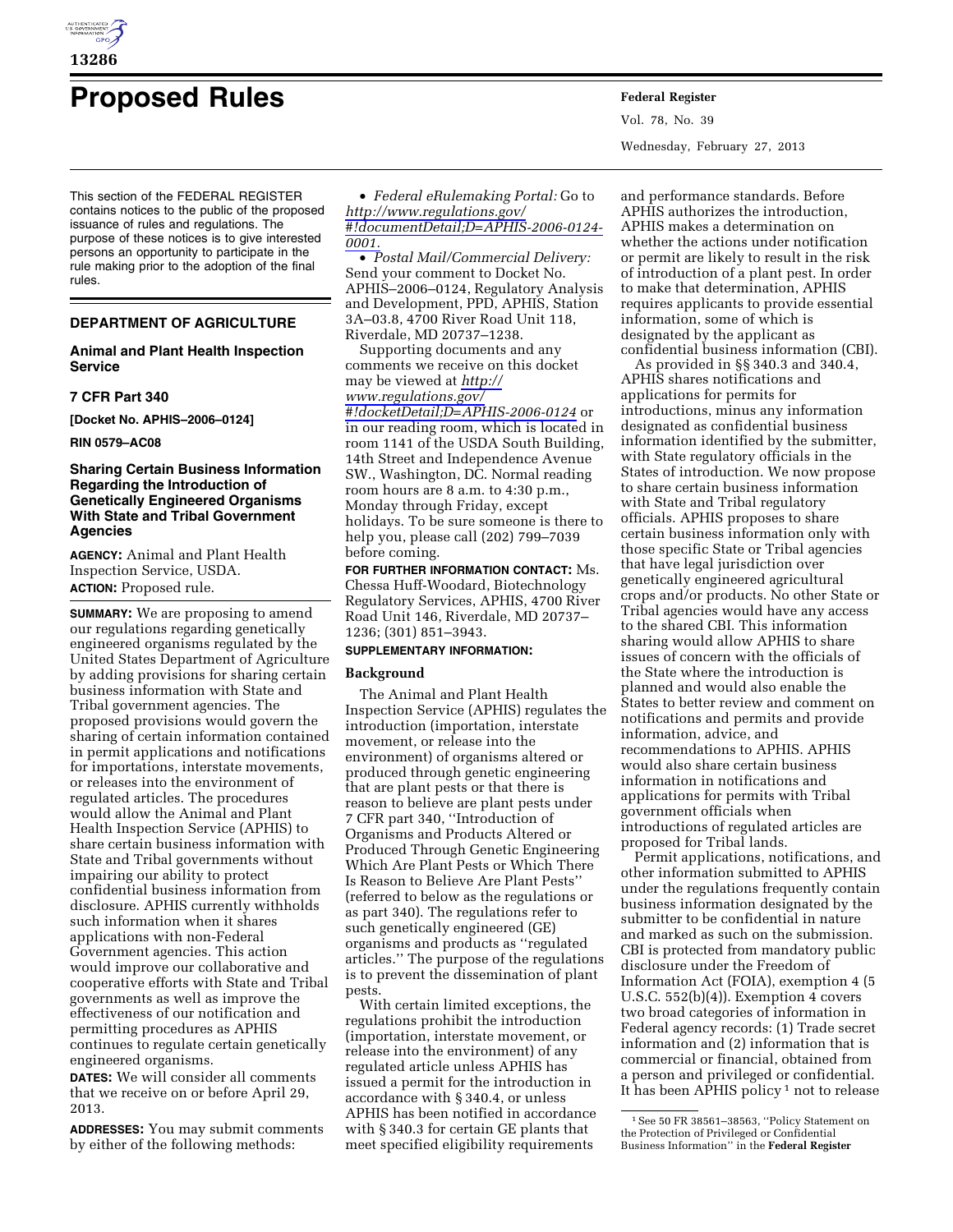designated CBI to State or Tribal government officials. The APHIS FOIA Office oversees any information release requested under FOIA.

APHIS' notification and permit procedures require that if an applicant claims submitted information to be CBI, that information must be clearly designated as such. In accordance with the regulations and guidance documents,2 persons submitting either notifications or permit applications by mail who believe their submission contains CBI must submit two copies, one with all CBI material clearly marked and another with all CBI material deleted. For submissions by means of ePermits, the applicant encloses CBI material within brackets and appropriate versions are automatically generated for State distribution with the designated CBI deleted. APHIS may review the designated CBI material and may propose that the applicant make changes to the designated CBI material if APHIS determines that some of the designated CBI material is in fact not CBI material and should not be designated as CBI.

Currently, APHIS shares only ''CBIdeleted'' copies of notification or permit submissions with appropriate State or Tribal regulatory officials. State and Tribal officials may provide comments on the applications sent them, but are not required to do so.

Historically, applicants have claimed a wide range of information that they have to submit to APHIS as being CBI. For example, applicants have claimed the exact location of an introduction (facility address or GPS coordinates for an environmental release) as CBI. Applicants have also claimed confidentiality for genes, the gene donor, production details, and particular details about phenotype of the regulated article. Permit applications generally have more material designated as CBI than do notifications because permit applications have more detailed descriptions of the phenotype of the regulated article (described in § 340.4(b)(5)) than do notifications (described in  $\S 340.3(d)(2)$ ). Permit applications also contain a description of the methods for confinement of the regulated article during the

introduction. Other material often claimed as CBI in permit applications specifically for release into the environment includes the purpose of the environmental release, descriptions of the release, proposed procedures and confinement methods, and other safeguards and mitigation measures to prevent dissemination or persistence following the environmental release.

Currently, if a State or Tribal official desires to see information from notification or permit applications, acknowledged notifications, or issued permits and that information has been designated as CBI by the applicant, the official would need to contact the applicant for the information. However, APHIS has not always withheld designated CBI from State or Tribal regulatory officials. Around 1988, APHIS began sharing certain business information designated by submitters as CBI with State authorities if the State's attorney general submitted a letter to APHIS agreeing to protect the confidentiality of the information to be shared. Only a few States were authorized to receive designated CBI from APHIS using this mechanism. In 2001, this policy was discontinued because of concerns that sharing designated CBI with States could be deemed to constitute a waiver of the applicable exemption from disclosure under FOIA. During the period when we shared designated CBI with the States, the only shared records were paper documents, and there were no reports that a State's process to protect designated CBI shared with them by APHIS had failed, or that any such business information had been released to unauthorized persons.

On June 7, 2004, APHIS convened a meeting with the National Association of State Directors of Agriculture (NASDA). One of the main purposes of the meeting was to evaluate the quality of interactions between APHIS and State governments, especially with respect to biotechnology issues. At that meeting, State officials expressed the view that cooperation and collaboration between APHIS and the States in regulatory activities for agricultural biotechnology may not be as effective as possible because information withheld as CBI from notification and permit applications often appeared to be important to the State's review. State officials expressed concern about the adequacy of reviews conducted when important information was not available to them.

The discussions regarding sharing of designated CBI information initiated at the 2004 NASDA meeting have continued over time, along with

discussions covering a range of regulatory activities and compliance and enforcement issues arising within agricultural biotechnology. These discussions focused on methods of sharing designated CBI with the States that would be consistent with the ability of the States to prevent disclosure under State FOIA laws and other applicable disclosure statutes or policies of the States. As a result of these discussions, APHIS has developed this proposed rule to allow the sharing of certain business information desired by State and Tribal government authorities.

#### *Purpose and Effects of the Proposed Rule*

This proposed rule would establish a mechanism for APHIS to share certain information designated as CBI with State and Tribal government agencies. This sharing would provide benefits to APHIS, and to the States and Tribal governments, and strengthen the relationship between the Federal and other governments. For APHIS, a provision to share certain business information will benefit compliance activities, improve the efficiency of the permit and notification processes, and facilitate inspections by State regulators under the supervision of APHIS. For the State and Tribal governments, the proposed changes would enhance participation in the assessment process and encourage these entities to be more fully informed and involved. The proposed sharing of certain business information would be accomplished without compromising the protection afforded CBI under FOIA's Exemption 4.

## *Benefits to APHIS' Emergency Response Activities*

Sharing certain business information with State and Tribal governments would support better contingency planning and disaster responses. In the event of a local emergency, such as a hurricane, tornado, or flooding, there may be a need to assess and potentially remediate locations where regulated articles were present as part of an environmental release or were in a containment facility that became damaged. In these events, State and Tribal government officials in proximity to the area of concern may be better prepared to respond to this situation if they already have knowledge of the regulated article, the location of the site, and the identities of the personnel responsible for the site. Because such business information is often designated as CBI, and if APHIS could not share certain CBI with the appropriate State and Tribal authorities, participation of the State or Tribes may be hampered,

September 23, 1985. The instructions for submitting designated CBI consistent with this policy are found in the BRS document titled ''USDA–APHIS Biotechnology Regulatory Services User's Guide'' (version 2/5/2008, on pp. 8–11). This information may be viewed on the Internet at *[http://www.aphis.](http://www.aphis.usda.gov/brs/pdf/Doc_Prep_Guidance.pdf) [usda.gov/brs/pdf/Doc](http://www.aphis.usda.gov/brs/pdf/Doc_Prep_Guidance.pdf)*\_*Prep*\_*Guidance.pdf* or obtained from the person listed under **FOR FURTHER INFORMATION CONTACT.** 

<sup>2</sup> 7 CFR 340.4(a) and ''USDA–APHIS Biotechnology Regulatory Services User's Guide.''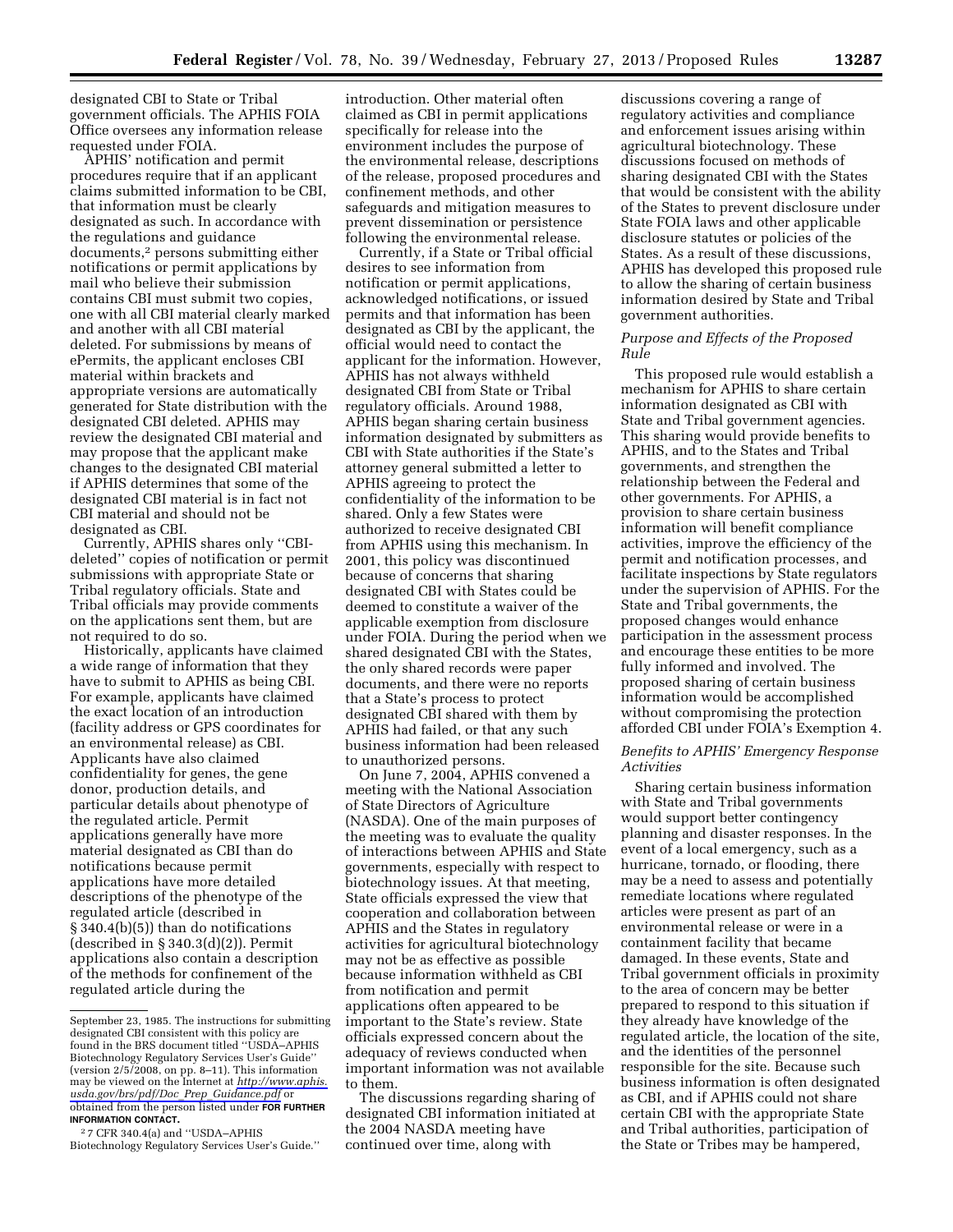making appropriate remedial action more difficult and a timely response less likely.

# *Improved Efficiency of Permits and Notification Process*

The ability to share CBI would aid APHIS and State and Tribal governments by improving the efficiency of the notification and permitting processes. The proposed sharing of certain business information would help avoid the delays that frequently occur in the current APHIS permitting and notification process. These delays may occur when a State or Tribal government decides it must ask the developer of the regulated article for business information about a proposed introduction of the regulated article. The business information requested is often part of the CBI information the developer submitted in its application to APHIS, but deleted when the application was forwarded to the State or Tribal government. From previous experience, APHIS understands that such requests by State agencies or Tribal officials for certain business information from applicants can sometimes be lengthy processes. Because the applicant may not have a routine procedure to respond to a State or Tribal agency, requests for information may not be processed in a timely manner by the applicant.

## *State and Tribal Participation in the Assessment and Permitting Process*

Under this proposed rule, only the appropriate State and Tribal agencies would be able to review the conditions assigned by APHIS for introduction of a regulated article and also to confer with APHIS on any additional issues related to a permit or notification. For example, feedback provided by State and Tribal agencies about the site of an environmental release or nearby areas may help APHIS to further review assigned confinement conditions. The goal of these conditions is to prevent possible unauthorized dissemination of plant pests. State and Tribal agencies may wish to discuss with APHIS any information regarding activities, commerce, and traffic in the area of an environmental release. Such local information may further inform APHIS about appropriate confinement conditions for an environmental release, ensure better compliance with the conditions of the permit, or help the applicant meet the performance standards for notifications.

In some cases, a State or Tribal regulatory official could assess citizen, consumer, or grower concerns about introductions at certain locations, and

then convey these issues to APHIS. In these situations, APHIS would receive valuable inputs from the State and Tribal agencies that would be used to confirm confinement protocols and advise product developers. Yet other activities might be facilitated by sharing of certain business information about the regulated crop and its planting location. In other cases, by working closely with State agencies or Tribal nations in possession of authorized shared CBI, APHIS may obtain certain information about environmental releases to assist in complying with other Federal statutes, e.g., the Endangered Species Act.

This proposal would improve Federal transparency because the appropriate State and Tribal government agencies receiving certain business information from APHIS would be better informed about introductions within their jurisdictions. Furthermore, when the State or Tribal agencies have accurate and detailed information about introductions, they would be better prepared to explain to their citizens the proposed introduction of genetically engineered organisms at publicly undisclosed sites within their jurisdiction. Consequently, the proposed sharing could increase public confidence in Federal, State and Tribal oversight of introductions of regulated articles.

## *Facilitating State Agency Inspections of Release Sites*

Recent APHIS experience has demonstrated the value of sharing certain business information with States and Tribal governments. In 2005, APHIS initiated an ongoing pilot inspection project with some State plant regulatory agencies. APHIS evaluated whether State inspectors could supplement APHIS officers by performing inspections of environmental release sites for regulated articles. For this pilot project, State inspectors received the same training as APHIS officers, and then were to conduct inspections on behalf of APHIS. In the course of this pilot project, APHIS' lack of authority to share CBI with State cooperators prevented full employment of State inspectors to accomplish APHIS' regulatory objectives. Because CBIdeleted documents may not contain certain business information crucial to inspections, such as the contact information for the applicant's site cooperator, or the exact location of the environmental release, State inspectors had to obtain this information from the applicant. This extra step added time and uncertainty to the necessary inspections, which are scheduled to

correspond with the timing of certain biological and business activities related to the regulated article (pollination, harvest, etc.). This step of requesting information from the applicant may cause unacceptable delays that potentially interfere with timely completion of inspections.

# *Balancing the Benefits of Information Sharing and Confidentiality and Privacy Interests*

Overall, APHIS anticipates that this new sharing activity for certain business information would benefit APHIS' compliance activities, enhance the effectiveness and efficiency of the permitting process, and allow the fullest use of State-employed inspectors. Increased participation by the States and Tribal governments in the permitting and notification processes would allow them to engage APHIS in mutually beneficial and constructive collaborations. By informing these governments about introductions into their State or Tribal lands, the sharing of certain business information will initiate a new level of transparency for APHIS with State and Tribal government stakeholders and enhance their ability to represent the interests of the public they represent

Despite the benefits of this proposed activity, APHIS is required to choose a procedure that does not publicly disclose CBI submitted by the applicant. Except for the brief period 1988–2001, APHIS' communication with the States and Tribal governments generally had the same status as communication with any member of the public. In accordance with 5 U.S.C. 552(a)(3)(A), any record of the Agency that is disclosed in an authorized manner to any member of the public is available for disclosure to all members of the public.

There are times when public disclosure of information would undermine legitimate private rights and governmental responsibilities. As discussed above, FOIA Exemption 4 (5 U.S.C. 552(b)(4)) states that disclosure requirements do not apply to ''trade secrets and commercial or financial information obtained from a person and privileged or confidential.'' This exemption applies to all notification and permit information that applicants designate as CBI and that APHIS accepts and treats as CBI as required by applicable Federal laws. Another FOIA exemption that is applicable to some or all of this material is Exemption 5 (5 U.S.C. 552(b)(5)), "inter-agency or intraagency memorandums or letters which would not be available by law to a party other than an agency in litigation with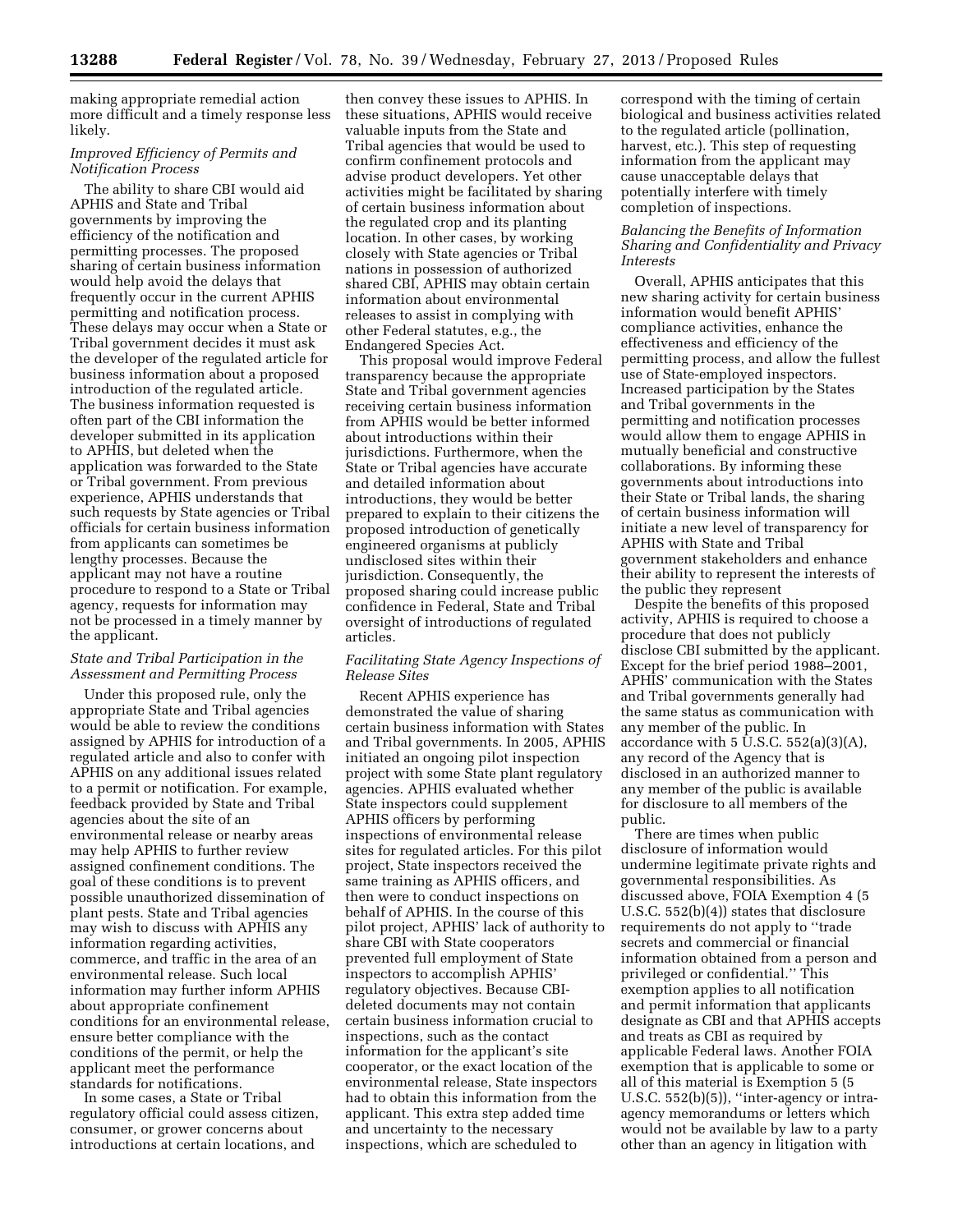the agency.'' To the extent that applicant designated CBI is contained in APHIS inter-agency or intra-agency memorandums or letters, APHIS will review such documents to determine if such CBI material should be withheld pursuant to the applicable Federal laws. Exemption 6 (5 U.S.C. 552(b)(6)), ''personnel and medical files and similar files the disclosure of which would constitute a clearly unwarranted invasion of personal privacy,'' would also apply in some cases where the disclosed information would, for example, lead to the identity of the landowner or leaseholder where the field test was being conducted.

Our proposed provisions for the sharing of certain business information would include a statement that the appropriate State and Tribal agencies receiving the shared information are not members of the public for purposes of disclosure of designated CBI submitted to APHIS by notification or permit applicants as required by part 340. Accordingly, disclosure of the authorized information by APHIS to the State or Tribal government would not constitute a waiver of any FOIA exemption protection.

## *Mechanisms for Safeguarding Shared Information*

APHIS proposes to establish a new § 340.10 that would contain requirements for safeguarding shared business information and would also describe what types of CBI could be shared with States and Tribal governments. We propose that if any of this information is to be retained by the State or Tribal governments, only paper copies would be authorized for retention. Currently, APHIS is examining various electronic options to share certain business information, but a method for doing so has not been selected. We considered allowing regulators in authorized States and Tribal governments to share certain business information that was downloaded to a secure APHIS server, and then granting access to the authorized government entities. However, providing a new and separate secure system was not likely to be economically viable for APHIS. Although secured access to electronic records containing certain business information is not possible at this time, APHIS will continue to explore the possibility of sharing this information with authorized State or Tribal government officials by this means in the future. If APHIS finds an electronic means to share certain business information with these agencies, APHIS will deploy a system that conforms to

all appropriate Federal cyber security requirements and ensures the confidentiality and integrity of the CBI data. Also, as part of the implementation plan for this rule, APHIS will survey State and Tribal government agencies 6 and 12 months after initiating that system to determine whether the electronic means of sharing CBI meets the needs of the appropriate State and Tribal regulatory officials.

The Administrator may authorize sharing of information under proposed § 340.10 provided that five conditions are met by the appropriate State or Tribal government authority desiring the shared information, as stated in a written agreement between the State or Tribal governments and APHIS. Proposed § 340.10 (a)(1) would require the State or Tribal government officials to state their authority to protect from public disclosure permit and compliance information that has been designated CBI in the written agreement. Based on our preliminary review of State authorities, APHIS realizes that only some States have the legal authority to protect the specified types of business information from public disclosures. For example, the four States currently participating in the APHIS pilot program in 2009— Arkansas, Florida, Kansas, and North Carolina—were able to provide letters indicating that shared confidential business information could be protected if disclosed to State inspectors by the applicant. However, we particularly invite comments on whether limits to statutory authority in any State would preclude its participation in the proposed information sharing program.

Proposed § 340.10(a)(2) would require the State or Tribal government to have in place suitable procedures to ensure the security of the shared confidential business information and to specify and restrict which specific State or Tribal agency or agencies and their respective officials are allowed access to it. These officials would be required to complete the same annual ''Confidential Business Information and Records Management'' training that APHIS requires of employees handling CBI. State and Tribal procedures would have to be equivalent to those currently used by APHIS, which are specified in APHIS' ''Policy Statement on the Protection of Privileged or Confidential Business Information'' cited above. At this time, APHIS would not allow State or Tribal agencies to store in electronic form or otherwise create any records of any CBI received from APHIS. Nevertheless, APHIS is exploring and seeking input on sharing certain business information with State and Tribal government

agencies by electronic means. This issue is discussed further in the first paragraph of this section above.

The goal of these security measures would be to safeguard documents containing information disclosed under the proposed provisions, i.e., to account for the location of documents at all times, control access to documents, and provide for secure transmittal, destruction, or return of documents to APHIS. If State or Tribal agencies employ methods equivalent to those used by APHIS, we are confident that they can review this information while effectively maintaining document security. Adaptations of these procedures that achieve an equivalent effect would be specified in the required written agreement between APHIS and a State or Tribal government agency.

Proposed § 340.10(a)(3) would require a commitment in the written agreement between APHIS and the State or Tribal government not to disclose CBI without the written permission of the submitter or written confirmation from APHIS that the information is no longer considered CBI as determined by APHIS pursuant to the applicable Federal laws. Proposed  $\S 340.10(a)(4)$  would require a commitment in the written agreement by the State or Tribal government that all persons authorized to have access to CBI provided by APHIS will be trained by the State or Tribal authority on how to maintain the security of the shared CBI before having access to it. APHIS would provide the content of the required training.

This training requirement would also apply to situations where a State or Tribal authority needs to share certain business information with State or Tribal employees who are not regulatory officials (such as faculty of State universities) and APHIS agrees to allow the non-regulatory State or Tribal employees access to the shared CBI. Such persons would need training to protect this information from disclosure and in these cases, the parties would need to establish additional safeguards within the written agreement before those non-regulatory State or Tribal employees were allowed access to the shared CBI. For example, the State or Tribal authority would have to agree to appoint regulatory officials to oversee confidentiality rules and responsibilities for safeguarding business information shared with these other employees.

Each government agency entering into a written agreement with APHIS to receive certain business information would be obligated under the terms of the written agreement to safeguard the entrusted information. If a State or Tribal government intentionally or even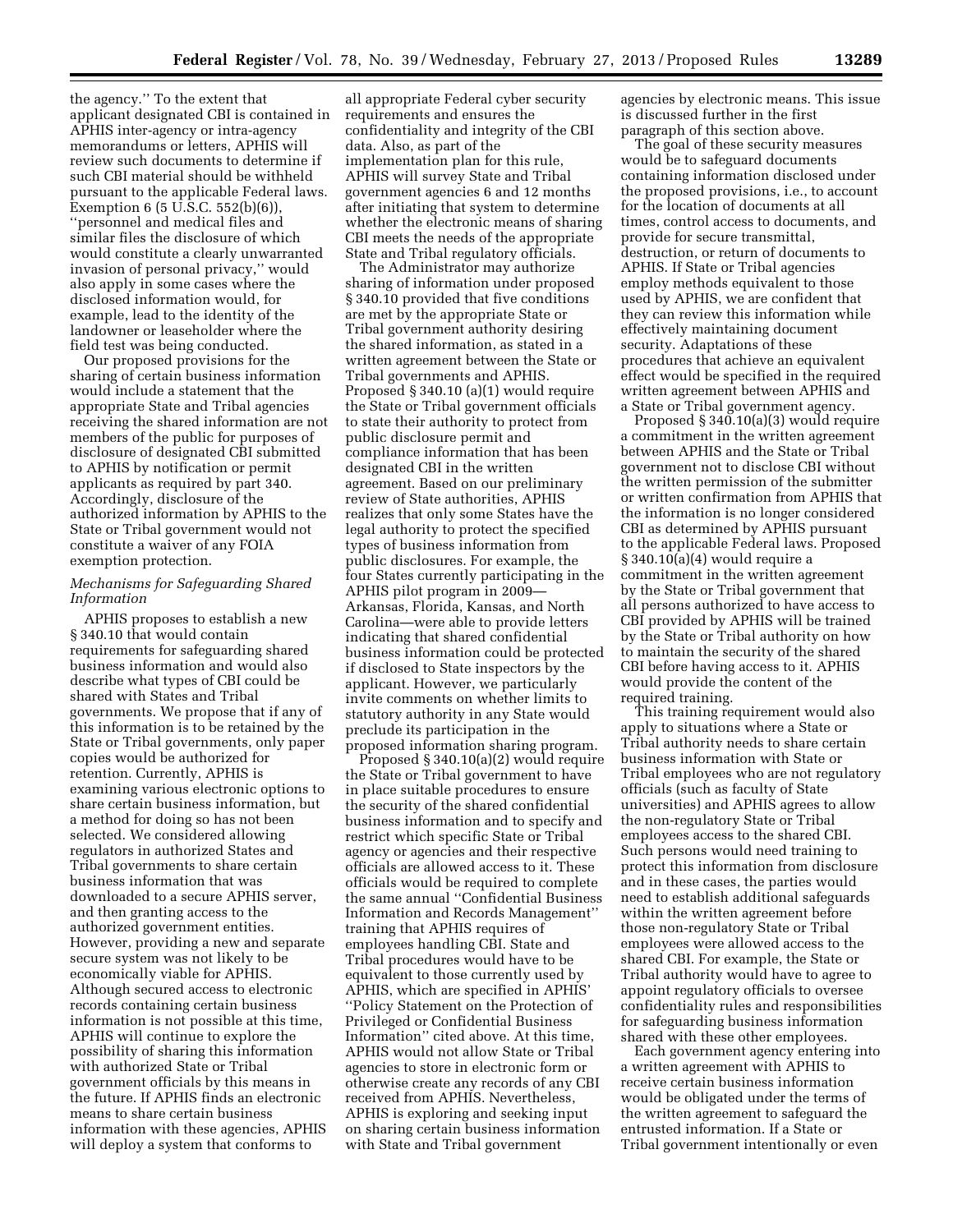unintentionally releases certain authorized business information, APHIS would make a determination of whether or not to immediately void the written agreement and revoke the agency's privilege to receive future authorized information or whether to impose appropriate corrective actions, conditions, and/or requirements into the written agreement for the agency. Also, individuals who release protected information may be subject to penalties under applicable State or Tribal laws for the protection of trade secrets and confidential business information.

The final provision for the written agreement, proposed § 340.10(a)(5), would require inclusion of other needed terms agreed to by APHIS and the State or Tribal government regarding the shared information. This provision could take into account and incorporate administrative procedures or authorities that are unique to a State or Tribe.

## *Description of Information To Be Shared*

Proposed § 340.10(b) describes the types of CBI from notifications and permit applications, acknowledged notifications, or issued permits that APHIS proposes to share with States and Tribal governments. APHIS developed these information categories based on our experience working with States and Tribes and our observations of what types of information prevented optimal cooperation from States or Tribes in application review, inspection, and other activities under the regulations. APHIS also used responses to a questionnaire developed and distributed by NASDA that identified information needs perceived by State regulatory officials. Respondents identified the following information as useful during their State review: Information about the regulated article and its phenotype, the location and contact information of any cooperators for the introduction, activity dates during the introduction (e.g., planting, inoculation, harvest dates for environmental releases), and protocols used during the introduction.

When information sharing is requested by the State or Tribal government agency, APHIS proposes to share:

• Information about the regulated article(s) being used during the introduction, including information in the notification or permit application, the acknowledged notification, or the issued permit regarding the phenotypic designation, and the phenotypic description of anticipated expression of the altered genetic material in the regulated article compared to the

expression in the non-modified parental organism;

• The location(s) of the introduction identified by the applicant within the territory of the State or Tribal nation of the requester, including the cooperator's address; GPS coordinates corresponding to multiple sites within the particular State or Tribe; and the number of acres for an environmental release;

• The dates of activity during the environmental release, including planting dates and termination dates for the release;

• The methods of confinement as they are approved by APHIS at the time of application (for permits, APHIS would share the mandatory and supplemental conditions required by APHIS and those cited in the permit application; for notifications, APHIS would provide design protocols for the regulated articles); and

• The name and contact information for the responsible person for the introduction.

#### *Related Changes in Part 340*

The regulations in § 340.4(b) and (c) currently state that when APHIS determines that a permit application is complete, we will submit to the State department of agriculture of the State where an introduction is planned a copy of the initial review along with the application marked ''CBI Deleted'' or ''No CBI'' for State notification and review. Because proposed § 340.10 would allow us to share CBI with the appropriate State or Tribal officials, we would amend § 340.4(b) and (c) to state that when an application contains designated CBI, the State or Tribal government will be provided a ''CBI deleted'' copy of the application unless the disclosure of certain business information to the State or Tribal government has been authorized in accordance with § 340.10 and is requested by the State or Tribal government.

The current regulations identify the procedures for a permit applicant to identify and mark CBI information in § 340.4(a). CBI information submitted in notification applications is identified and marked exactly the same way as such information is marked and identified in permit applications. However, APHIS neglected to include parallel language in the notifications section at the time the notifications procedure was added to part 340. APHIS proposes to take this opportunity to remedy that oversight by adding a reference in § 340.3(d) for submission of CBI in notifications. The section ''Procedural requirements for notifying APHIS'' will contain parallel language

to that in § 340.4(a) addressing CBI in permit applications.

## **Executive Orders 12866 and 13563 and Regulatory Flexibility Act**

Executive Orders 13563 and 12866 direct agencies to assess all costs and benefits of available regulatory alternatives and, if regulation is necessary, to select regulatory approaches that maximize net benefits (including potential economic, environmental, public health and safety effects, and equity). Executive Order 13563 emphasizes the importance of quantifying both costs and benefits, of reducing costs, of harmonizing rules, and of promoting flexibility. This proposed rule has been determined to be significant for the purposes of Executive Order 12866 and, therefore, has been reviewed by the Office of Management and Budget.

APHIS has prepared an economic analysis for this proposed rule, which is set out below. The analysis provides a cost-benefit analysis, as required by Executive Order 12866, and an analysis of the potential economic effects of this proposed rule on small entities, as required by the Regulatory Flexibility Act.

This proposal would amend APHIS' part 340 regulations regarding regulated articles to add provisions concerning the sharing of certain business information but only with certain officials of State and Tribal government agencies. The proposed provisions would create mechanisms for sharing certain business information contained in permit applications and notifications that are submitted to APHIS under the regulations, while continuing to allow APHIS to protect the confidentiality of the information.

#### *Benefits*

The benefits of the proposed rule include improving the effectiveness and efficiency of the notification and permitting processes of part 340. At the same time, the rule will enhance and maintain the rigorous regulation of regulated articles. Specifically, State and Tribal government officials could receive information from APHIS that APHIS would withhold as CBI under current procedures and that applicants may choose not to disclose if requested directly by States or Tribes. This would allow those State and Tribal government officials to provide more timely and more pertinent information to APHIS regarding site-specific issues related to notifications or permits. Although APHIS does not envision any efficiencies gained from reduced paper handling, efficiencies will derive from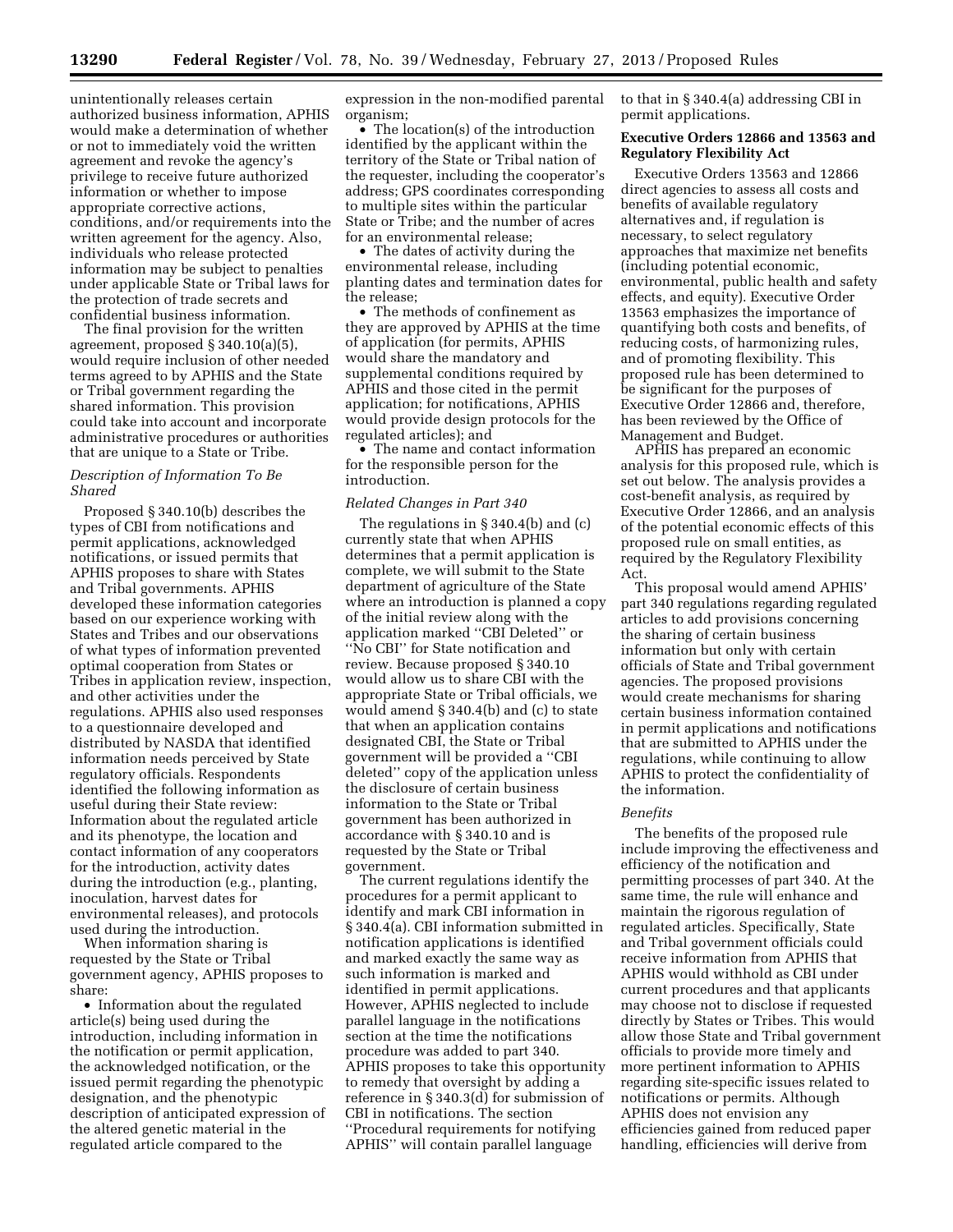fewer days required for APHIS to await State or Tribal responses to new permit and notification applications. The process and rationale for APHIS' decisions regarding introductions (e.g., assignment of permit conditions for specific environmental releases, importations and interstate movements) would be improved and would be more transparent to State and Tribal governments because they would also have certain business information APHIS used in its decisionmaking process. In addition, new collaborations with the States and Tribes on permit issues would be beneficial to the authorized State and Tribal authorities as well as to APHIS. A current pilot program that authorizes State inspectors to review compliance information for approved environmental release sites would be facilitated by making available information about regulated articles and the respective environmental release sites. Also, future compliance incidents could be assessed and remediated under APHIS direction by State employees, if provided with appropriate information about permits or notifications. By facilitating these actions, APHIS' effectiveness in the continuing and evolving oversight of regulated articles and their potential attainment of nonregulated status would be enhanced.

#### *Costs*

There would be minimal costs to the States and Tribes associated with sharing certain business information between these agencies and APHIS. Costs would be the resources required to draft and sign a written agreement, and the resources it would take to share the information, provide for the appropriate training of those State or Tribal officials that would have access to the CBI, and provide the appropriate mechanisms for safeguarding the shared CBI. State agencies and Tribal officials not currently equipped to handle CBI would incur costs of updating or equipping their facilities with secure filing systems, provided that they entered into a written agreement with APHIS. Because only the storage of paper documents would be authorized, not the storage of electronic documents, no computer security costs would be incurred. There would be no cost to the biotechnology industry as we expect the required measures will protect sensitive information. Costs to assess the business information proposed for sharing by APHIS are discretionary; if the information is not requested, APHIS would not provide it to the States and Tribal governments.

The cost to APHIS would consist mainly of salary for staff to implement

the procedures and to carry them out on a continuing basis. This should entail less than one full-time staff year during implementation, and decrease later as the procedures become routine for APHIS, States, and Tribes. We expect the benefits of sharing certain business information with State and Tribal agencies would outweigh the costs to the Federal government. The proposed rule would add transparency to the APHIS review process, as State and Tribal officials would have additional information about introductions conducted within their jurisdictions. Also, State citizens and Tribal members would have greater confidence in their regulatory officials and their ability to review permit and notification applications, and APHIS would have an additional means to strengthen its regulatory effort through improved process efficiency and effectiveness.

There are no unavoidable costs for States and Tribes under either the current application review process or the CBI sharing provisions that would be added by this proposed rule because APHIS does not require States or Tribes to reply to permit and notification review information shared with them. However, the States and Tribes involved have indicated they value the opportunity to do so. Frequently, information provided to APHIS during these reviews has allowed us to improve permit conditions and reduce risks, or to forestall operational or administrative problems that might have arisen during a permit period due to local conditions that State or Tribal officials explained to APHIS. Permit and notification review also allows States to better plan their logistics and workloads from year to year. If CBI information is shared as described in this proposal, States and Tribes would know more about the exact location of planned introductions, the methods for confinement of the regulated article, and other planned safeguards and mitigation measures. This would allow States to do better advance planning of the activities and movements of their inspectors who inspect and monitor release sites in accordance with a Memorandum of Understanding with APHIS. It would also allow them to be better prepared for responses during emergency situations, e.g., tornadoes or floods, because they would know well in advance what locations they might have to visit to assess possible releases and what types of confinement and mitigation systems they will encounter at the sites.

## *Alternatives Considered*

APHIS considered a ''no action'' alternative under which we would continue to delete CBI information from notification and permit applications, and then share only the CBI-deleted documents with States and Tribal governments. This alternative would avoid the implementation costs identified for this proposal, but would not accrue any of the benefits identified for sharing certain business information. The no action alternative could also result in continuing costs to the Federal government through reduced effectiveness of the regulatory program.

APHIS also considered various additional alternatives for how APHIS could share business information with the State or Tribal governments. These alternatives are discussed in detail above under the heading ''*Mechanisms for Safeguarding Shared Information.''* 

In the selected alternative, APHIS proposes to allow sharing of paper documents by only certain States or Tribal governments which are capable of preventing disclosure of such paper records to the public. These States or Tribal governments must also be able to comply with the requirements set forth in the proposed rule.

#### *Effects on Small Entities*

APHIS has not identified any private entities, large or small, that would be affected by this proposed rule. APHIS would share certain business information from both large and small entities with State agencies and Tribal officials, as the written agreement would provide. There would be no direct economic effect on entities submitting CBI. Some such entities might accrue minor savings in time they currently spend responding to State or Tribes' requests for information, if States or Tribes instead obtain the information through APHIS.

Under these circumstances, the Administrator of the Animal and Plant Health Inspection Service determined that this action would not have a significant economic impact on a substantial number of small entities.

#### **Executive Order 12372**

This program/activity is listed in the Catalog of Federal Domestic Assistance under No. 10.025 and is subject to Executive Order 12372, which requires intergovernmental consultation with State and local officials. (See 7 CFR part 3015, subpart V.)

## **Executive Order 12988**

This proposed rule has been reviewed under Executive Order 12988, Civil Justice Reform. If this proposed rule is adopted: (1) No State or local laws or regulations will be preempted by this rule; (2) no retroactive effect will be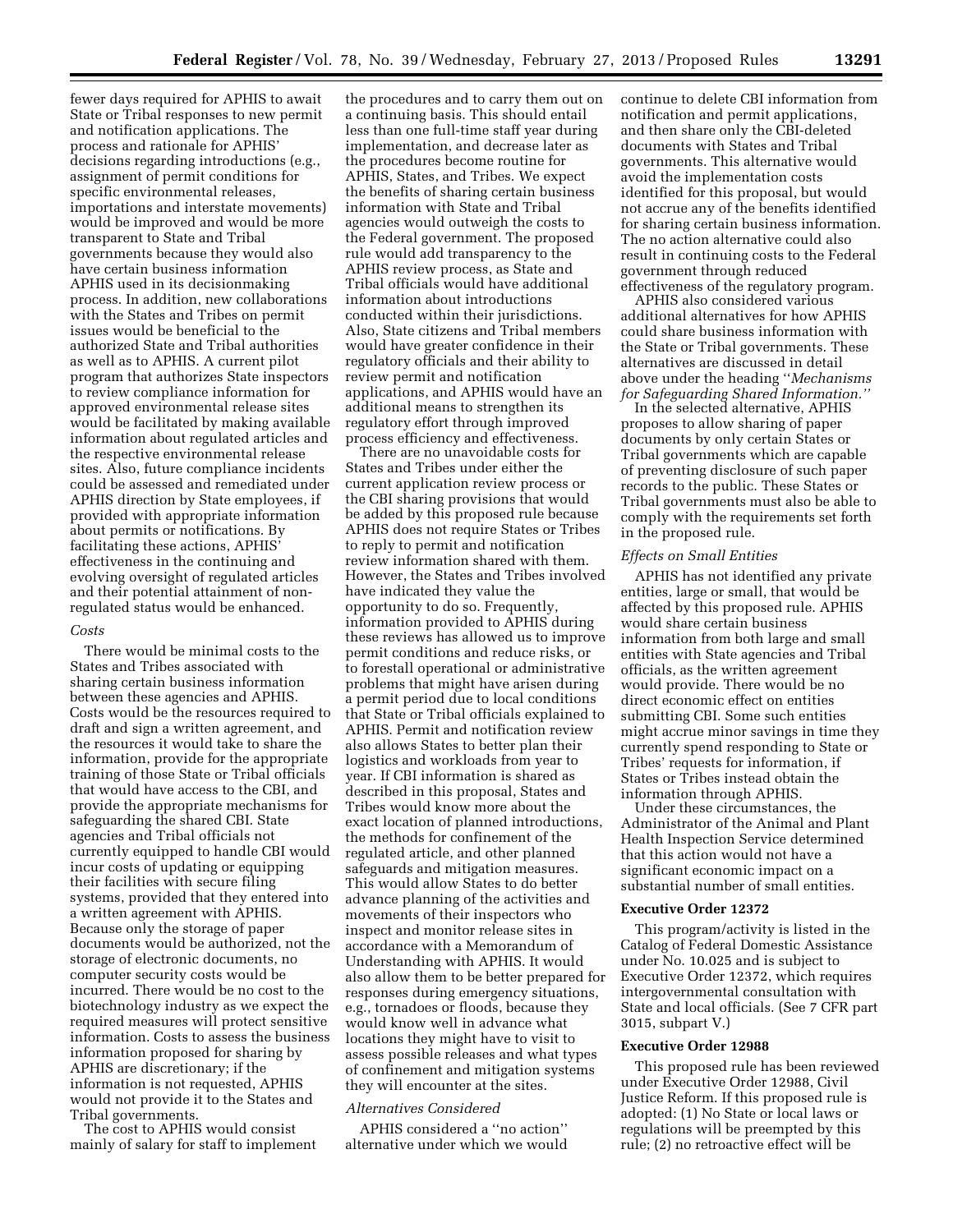given to this rule; and (3) administrative proceedings will not be required before parties may file suit in court challenging this rule. State or Tribal agencies must follow their respective State or Tribal laws regarding disclosure of information, and a State or Tribe with a law that precludes it from signing a written nondisclosure agreement with APHIS in accordance with proposed § 340.10 would not be able to participate in the business information sharing that would be authorized by this proposed rule.

## **Executive Order 13175**

This rule has been reviewed in accordance with the requirements of Executive Order 13175, Consultation and Coordination with Indian Tribal Governments. The review reveals that this rule will not have substantial and direct effects on Tribal governments and will not have significant Tribal implications.

#### **National Environmental Policy Act**

APHIS, in compliance with the National Environmental Policy Act (NEPA) of 1969, as amended (42 U.S.C. 4321 *et seq.*), categorically excluded the proposed sharing of CBI with States and Tribes consistent with the USDA Departmental NEPA implementing regulations specific to categorical exclusions for the implementation of a procedural policy (7 CFR 1b.3(1)).

#### **Paperwork Reduction Act**

In accordance with section 3507(d) of the Paperwork Reduction Act of 1995 (44 U.S.C. 3501 *et seq.*), the information collection or recordkeeping requirements included in this proposed rule have been submitted for approval to the Office of Management and Budget (OMB). Please send written comments to the Office of Information and Regulatory Affairs, OMB, Attention: Desk Officer for APHIS, Washington, DC 20503. Please state that your comments refer to Docket No. APHIS–2006–0124. Please send a copy of your comments to: (1) Docket No. APHIS–2006–0124, Regulatory Analysis and Development, PPD, APHIS, Station 3A–03.8, 4700 River Road Unit 118, Riverdale, MD 20737–1238, and (2) Clearance Officer, OCIO, USDA, room 404–W, 14th Street and Independence Avenue SW., Washington, DC 20250. A comment to OMB is best assured of having its full effect if OMB receives it within 30 days of publication of this proposed rule.

This proposed rule contains certain information collection and recordkeeping requirements that would apply to regulatory officials of the States that receive APHIS submissions of

notifications and permits for importations, interstate movements, and environmental releases that occur within the State or Tribal lands. The limited information presently shared with the States is authorized under §§ 340.3(e) and 340.4(b). The majority of the proposed requirements would apply to persons engaged in regulatory activities of regulated articles in the States or on Tribal Lands. The reporting burden for these officials under the proposed rule would be similar to the burden under the current regulations, except in those cases in which the State or Tribe desired more information about the details of introductions in the States or Tribes beyond that which they have historically been provided. Thus, all additional information received would be elective. The information is shared because APHIS desires to have States and Tribes better informed about introductions that occur in the States or Tribes, and because the States or Tribes may be able to provide additional assistance to APHIS in issuing the permit or acknowledging the notification. In some cases, the additional information would be shared with the State's or Tribe's inspectors when they are working with APHIS to conduct inspections, or when APHIS requests a State or a Tribe's assistance to aid with compliance and mitigation efforts. Major emergencies sometimes threaten confinement of a regulated article, and APHIS may require assistance in these circumstances.

Under proposed §§ 340.3(d)(2)(vi) and 340.4(b) and (c), State or Tribe officials would have available additional information to complete their reviews of APHIS notifications and permits. However, responses to APHIS would remain voluntary, as they are presently under § 340.3(e). Additional reading, assessment, and review writing may be required if the official desires to provide comments and information to APHIS on the business information shared under this proposed rule.

For those States or Tribes whose statutes authorize keeping business information confidential, and which have signed agreements with APHIS to protect the authorized data, additional recordkeeping requirements would be needed. As noted in the analysis of costs, safeguarding the information would require expenses of time and resources to update or establish approved systems to store certain business information as well as training the regulatory officials that would have access to the CBI. Some States may already have an approved mechanism for storing this information, and no

additional burden would be imposed on them.

One goal in proposing this rule is to create an efficient and streamlined system for information sharing with the State and Tribal governments and to ensure that the review process is conducted in a timely and effective manner. Permit applications for environmental releases may take up to 120 days to assess and review before APHIS decides to either issue or deny a permit, while movements (importations and interstate movements) alone may take up to 60 days prior to a decision. Notifications for environmental releases may take up to 30 days to assess and review before APHIS decides to either acknowledge or deny the notification, movements, importations, or interstate movements under notifications may require 10 days after application for an APHIS decision regarding them. Certain business information may be provided by APHIS directly to the States or Tribal agencies after a written agreement is in effect, replacing the necessity that information useful to the States or Tribal governments be provided by the applicant. Based on this sharing, the States and Tribal governments would review and provide comment to APHIS, and APHIS could complete the review process for permits and notifications in a timely manner.

We are soliciting comments from the public (as well as the affected agencies) concerning our proposed information collection and recordkeeping requirements. These comments will help us:

(1) Evaluate whether the proposed information collection is necessary for the proper performance of our agency's functions, including whether the information will have practical utility;

(2) Evaluate the accuracy of our estimate of the burden of the proposed information collection, including the validity of the methodology and assumptions used;

(3) Enhance the quality, utility, and clarity of the information to be collected; and

(4) Minimize the burden of the information collection on those who are to respond (such as through the use of appropriate automated, electronic, mechanical, or other technological collection techniques or other forms of information technology; e.g., permitting electronic submission of responses).

*Estimate of burden:* Public reporting burden for this collection of information is estimated to average 8 hours for each written nondisclosure agreement signed by a State or Tribal government official and APHIS. Actual review by States and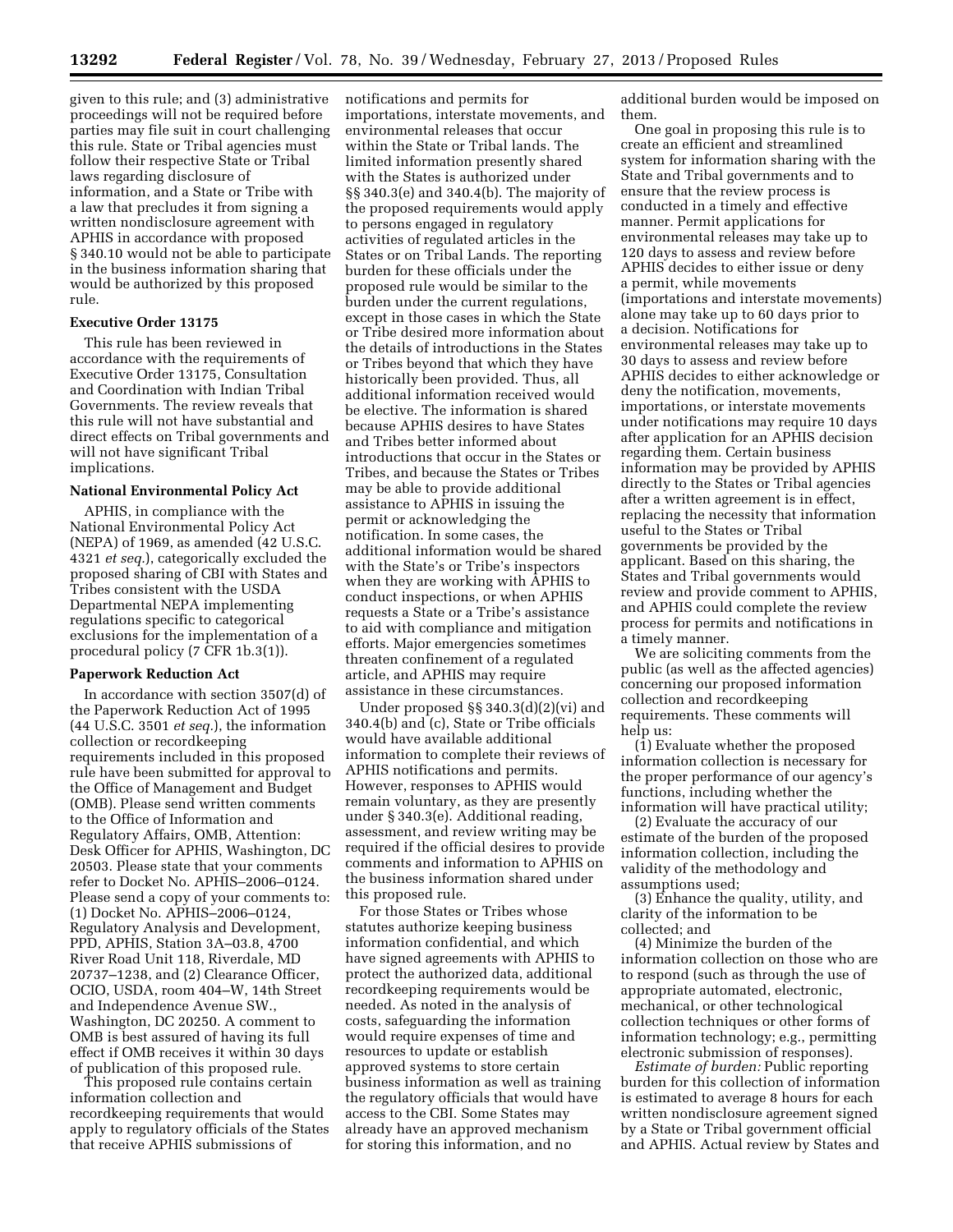Tribal authorities of CBI documents shared under the proposed rule is estimated to average 2 hours per permit and notification application. This is a decrease from the current review practice which can take up to 2 weeks when a State representative must obtain the business information directly from the applicant.

*Respondents:* Approximately 49 States or Territories, including the Northern Mariana Islands, Guam, Puerto Rico, and the U.S. Virgin Islands, as well as approximately 2 Tribes and 69 unique officials in these entities.

*Estimated annual number of responses per respondent:* Only one in the first year, then fewer. The written nondisclosure agreement between APHIS and the State or Tribal government is the primary new information collection imposed by this rule. Such agreements would presumably be signed in the first year of implementation, and be revised or renewed infrequently after that. Responses by States to the specific, individual permit applications or notifications they review already occur, and will continue to do so, and thus are not a new information collection.

*Estimated annual number of responses:* 51 or fewer written agreements.

*Estimated total annual burden on respondents:* 408 hours, declining over time.

Copies of this information collection can be obtained from Mrs. Celeste Sickles, APHIS' Information Collection Coordinator, at (301) 851–2908.

## **E-Government Act Compliance**

The Animal and Plant Health Inspection Service is committed to compliance with the E-Government Act to promote the use of the Internet and other information technologies, to provide increased opportunities for citizen access to Government information and services, and for other purposes. For information pertinent to E-Government Act compliance related to this proposed rule, please contact Mrs. Celeste Sickles, APHIS' Information Collection Coordinator, at (301) 851–2908.

## **List of Subjects in 7 CFR Part 340**

Administrative practice and procedure, Biotechnology, Genetic engineering, Imports, Packaging and containers, Plant diseases and pests, Transportation.

Accordingly, we propose to amend 7 CFR part 340 as follows:

## **PART 340—INTRODUCTION OF ORGANISMS AND PRODUCTS ALTERED OR PRODUCED THROUGH GENETIC ENGINEERING WHICH ARE PLANT PESTS OR WHICH THERE IS REASON TO BELIEVE ARE PLANT PESTS**

■ 1. The authority citation for part 340 continues to read as follows:

**Authority:** 7 U.S.C. 7701–7772 and 7781– 7786; 31 U.S.C. 9701; 7 CFR 2.22, 2.80, and 371.3.

■ 2. In § 340.3, a new paragraph (d)(2)(vi) is added to read as follows:

## **§ 340.3 Notification for the introduction of certain regulated articles.5**

- \* \* \* \* \*
- (d) \* \* \*
- $(2) * * * *$

(vi) If there are portions of the notification deemed to contain trade secret or confidential business information (CBI), and if submitted through ePermits, then all information entered into the forms that is designated CBI should be enclosed in brackets and all subsequent copies will be automatically labeled with appropriate CBI notations. If submitted on paper, two copies of the written notification shall be submitted. On one copy, each page of the application containing trade secret or CBI should be marked ''CBI Copy.'' In addition, those portions of the notifications which are deemed ''CBI'' shall be so designated. The second copy shall have all such CBI deleted and shall be marked on each page of the application where CBI was deleted, ''CBI Deleted.'' If a notification does not contain CBI, then the first page of both copies shall be marked ''No CBI.'' When it is determined that a notification is complete, APHIS shall submit to the State department of agriculture of the State or the appropriate Tribal official of the Tribal land where the introduction is planned a copy of the notification for State or Tribal notification and review. When the application contains certain business information, the State or Tribal government will be provided a CBI deleted copy of the notification unless the disclosure of certain business information to the State or Tribal

government has been authorized in accordance with § 340.10.

\* \* \* \* \* ■ 3. Section 340.4 is amended as follows:

a. In paragraph (b), introductory text, by removing the sixth sentence and by adding in its place two new sentences to read as set forth below.

b. In paragraph (c), introductory text, by removing the last sentence and by adding in its place two new sentences to read as set forth below.

#### **§ 340.4 Permits for the introduction of a regulated article.6**

\* \* \* \* \*

(b)  $*$   $*$   $*$  When it is determined that an application is complete, APHIS shall submit to the State department of agriculture of the State or the appropriate Tribal official of the Tribal land where the release is planned a copy of the initial review and a copy of the application for State or Tribal notification and review. When the application contains confidential business information (CBI), the State or Tribal government will be provided a CBI deleted copy of the application unless the disclosure of certain business information to the State or Tribal government has been authorized in accordance with § 340.10. \* \* \*

\* \* \* \* \*

(c) \* \* \* When it is determined that an application is complete, APHIS shall submit to the State department of agriculture of the State of destination or to the appropriate Tribal official of the Tribal land of destination of the regulated article a copy of the initial review and a copy of the application for State or Tribal notification and review. When the application contains confidential business information (CBI), the State or Tribal government will be provided a CBI deleted copy of the application unless the disclosure of certain business information to the State has been authorized in accordance with § 340.10.

\* \* \* \* \* ■ 4. A new § 340.10 is added to read as follows:

#### **§ 340.10 Communications with State and Tribal government agencies.**

The Administrator may authorize in accordance with the provisions of this section the disclosure of certain business information (CBI) to State or Tribal government agencies that has been submitted to APHIS or incorporated into Agency-prepared records.

<sup>5</sup>APHIS may issue guidelines regarding scientific procedures, practices, or protocols which it has found acceptable in making various determinations under the regulations. A person may follow an APHIS guideline or follow different procedures, practices, or protocols. When different procedures, practices, or protocols are followed, a person may, but is not required to, discuss the matter in advance with APHIS to help ensure that the procedures, practices, or protocols to be followed will be

 $6$  See footnote 5 in § 340.3.